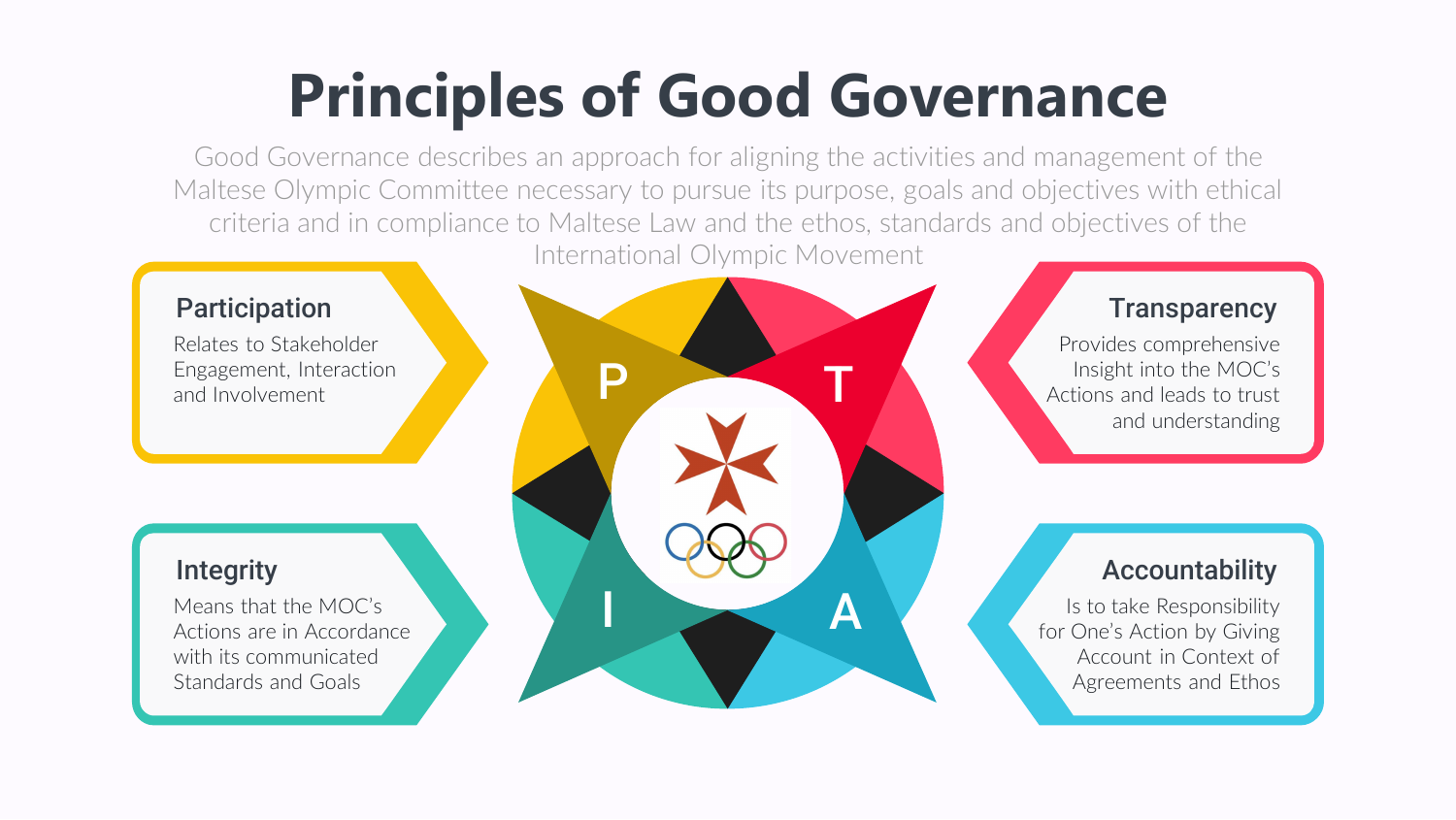

# **Transparency**

Transparent decision making and clear and regular communication helps all stakeholders to understand the actions and positions taken by the MOC. Transparency Policies also counteract any appearance of suggestions of misuse of power, conflicts of interest or bias towards or against any member association or individuals.

In the context of Good Governance this means that the MOC is providing an account for all it is doing and is assuming responsibility for all actions based on its commitment to the Olympic Charter, the Ethics Code and its clearly communicated plans and goals.

# Accountability

Involvement of all member associations, partners, government and other stake holders is crucial to understand the needs and potential as well as develop the best concepts and solutions for sport and all involved in Sport across Malta. Diverse interests and concerns are considered, and different positions are consulted in decisions and resolutions.

#### **Integrity**

#### Participation

The MOC is committed to live up to the Olympic Values, the Code of Ethics and the professional standards it promotes and expects from its members and partners (credible action) for the good of Sport and Maltese Society.

# **Objectives of Good Governance**

Good Governance is the foundation for creating a framework for comprehensive development and sustainable success as well as a pre-requisite to establishing an environment of trust and commitment between all stakeholders involved.